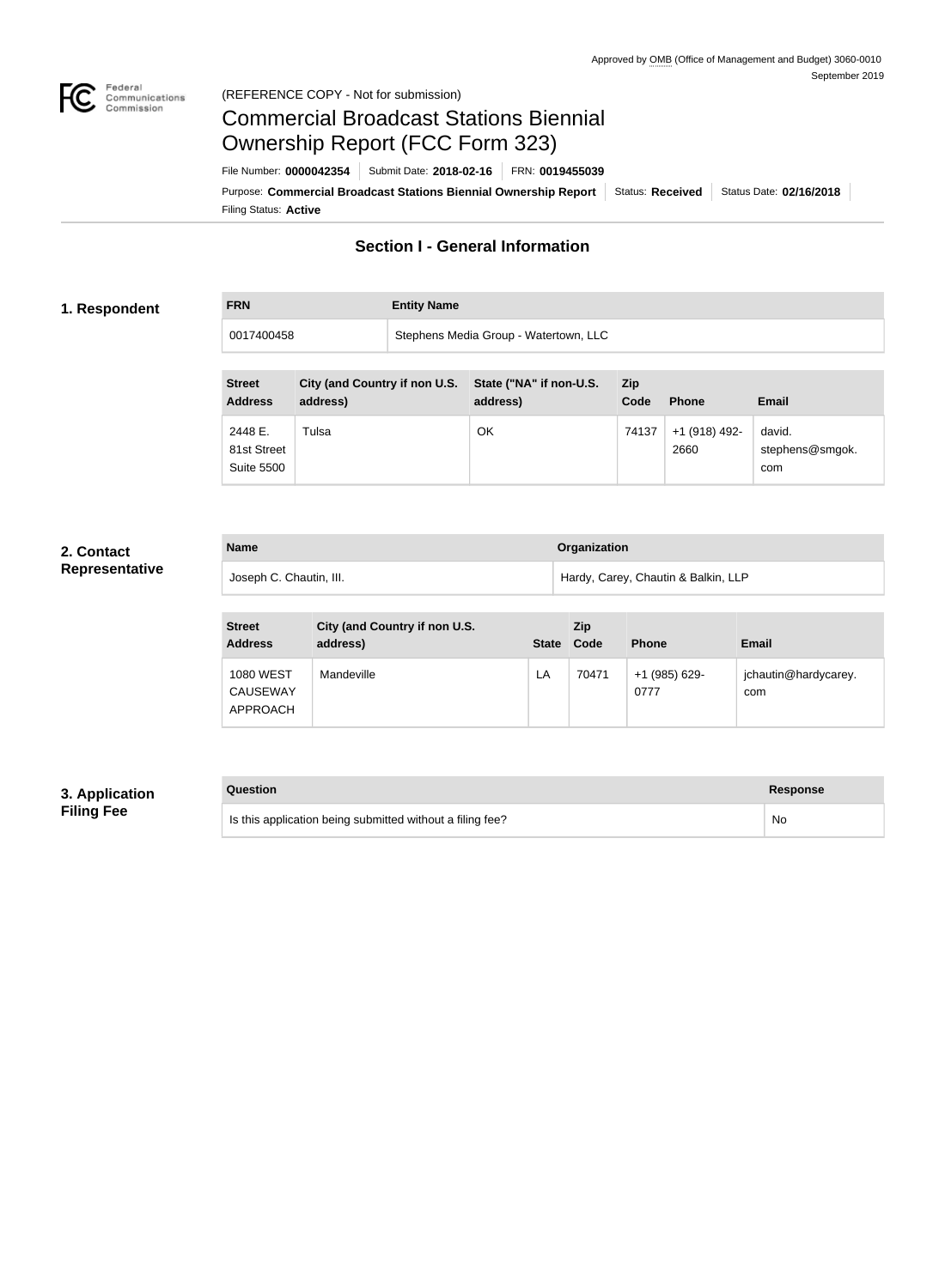| <b>Fees</b> | <b>Application Type</b> | <b>Form Number</b> | <b>Fee Code</b> | Quantity | <b>Fee Amount</b> | <b>Subtotal</b> |
|-------------|-------------------------|--------------------|-----------------|----------|-------------------|-----------------|
|             | Biennial                | Form 323           | <b>MAR</b>      | 4        | 85                | \$280.00        |
|             |                         |                    |                 |          | Total             | \$280.00        |

# **4. Nature of Respondent**

| (a) Provide the following information about the Respondent: |                           |
|-------------------------------------------------------------|---------------------------|
| <b>Relationship to stations/permits</b>                     | Licensee                  |
| <b>Nature of Respondent</b>                                 | Limited liability company |

**(b) Provide the following information about this report:**

| <b>Purpose</b> | Biennial                                                                                                                                                                               |
|----------------|----------------------------------------------------------------------------------------------------------------------------------------------------------------------------------------|
| "As of" date   | 10/01/2017                                                                                                                                                                             |
|                | When filing a biennial ownership report or validating<br>and resubmitting a prior biennial ownership report, this<br>date must be Oct. 1 of the year in which this report is<br>filed. |

# **5. Licensee(s) and Station(s)**

# **Respondent is filing this report to cover the following Licensee(s) and station(s):**

| Licensee/Permittee Name               | <b>FRN</b> |
|---------------------------------------|------------|
| Stephens Media Group - Watertown, LLC | 0017400458 |

| Fac. ID No. | <b>Call Sign</b> | <b>City</b>      | <b>State</b> | <b>Service</b> |
|-------------|------------------|------------------|--------------|----------------|
| 153         | WCIZ-FM          | <b>WATERTOWN</b> | <b>NY</b>    | FM             |
| 154         | <b>WTNY</b>      | <b>WATERTOWN</b> | <b>NY</b>    | AM             |
| 71093       | <b>WNER</b>      | <b>WATERTOWN</b> | <b>NY</b>    | AM             |
| 71094       | WFRY-FM          | <b>WATERTOWN</b> | <b>NY</b>    | FM             |

# **Section II – Biennial Ownership Information**

**1. 47 C.F.R. Section 73.3613 and Other Documents**

Licensee Respondents that hold authorizations for one or more full power television, AM, and/or FM stations should list all contracts and other instruments set forth in 47 C.F.R. Section 73.3613(a) through (c) for the facility or facilities listed on this report. In addition, attributable Local Marketing Agreements (LMAs) and attributable Joint Sales Agreements (JSAs) must be disclosed by the licensee of the brokering station on its ownership report. If the agreement is an attributable LMA, an attributable JSA, or a network affiliation agreement, check the appropriate box. Otherwise, select "Other." Non-Licensee Respondents, as well as Licensee Respondents that only hold authorizations for Class A television and/or low power television stations, should select "Not Applicable" in response to this question.

| <b>Document Information</b>           |                          |
|---------------------------------------|--------------------------|
| Description of contract or instrument | Articles of Organization |
| Parties to contract or instrument     | State of Oklahoma        |
| Date of execution                     | 12/2007                  |
| Date of expiration                    | No expiration date       |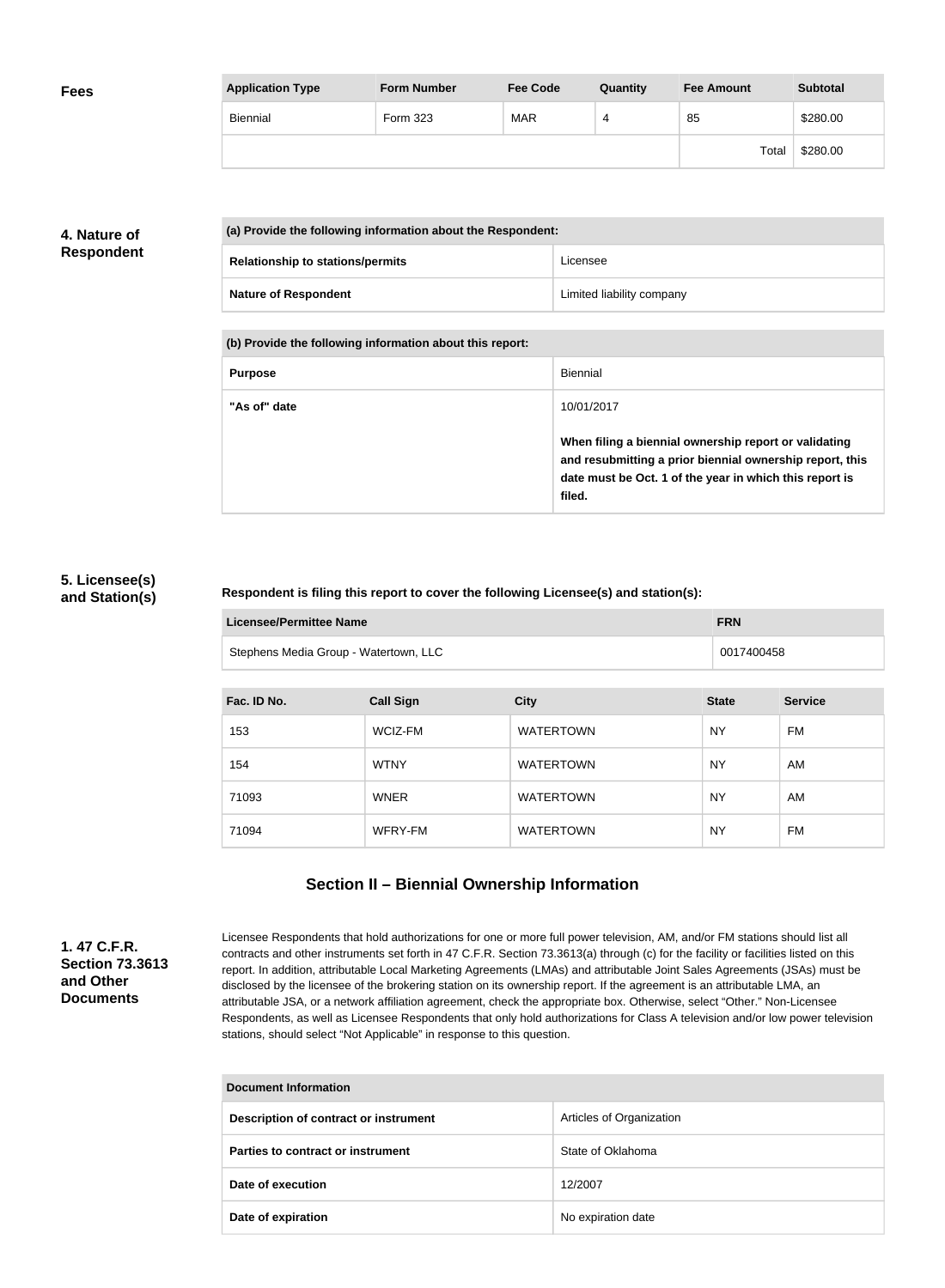| <b>Agreement type</b><br>(check all that apply) | Other<br><b>Agreement Type: Governing document</b> |
|-------------------------------------------------|----------------------------------------------------|
|                                                 |                                                    |
| Document Information                            |                                                    |
| Description of contract or instrument           | <b>Operating Agreement</b>                         |
| Parties to contract or instrument               | Members                                            |
|                                                 |                                                    |

| Date of expiration     | No expiration date                        |
|------------------------|-------------------------------------------|
| <b>Agreement type</b>  | Other                                     |
| (check all that apply) | <b>Agreement Type: Governing document</b> |

**Date of execution** 12/2007

#### **2. Ownership Interests**

**(a)** Ownership Interests. This Question requires Respondents to enter detailed information about ownership interests by generating a series of subforms. Answer each question on each subform. The first subform listing should be for the Respondent itself. If the Respondent is not a natural person, also list each of the officers, directors, stockholders, non-insulated partners, non-insulated members, and any other persons or entities with a direct attributable interest in the Respondent pursuant to the standards set forth in 47 C.F.R. Section 73.3555. (A "direct" interest is one that is not held through any intervening companies or entities.) List each interest holder with a direct attributable interest in the Respondent separately.

Leave the percentage of total assets (Equity Debt Plus) field blank for an interest holder unless that interest holder has an attributable interest in the Respondent solely on the basis of the Commission's Equity Debt Plus attribution standard, 47 C.F.R. Section 73.3555, Note 2(i).

In the case of vertical or indirect ownership structures, list only those interests in the Respondent that also represent an attributable interest in the Licensee(s) for which the report is being submitted.

Entities that are part of an organizational structure that includes holding companies or other forms of indirect ownership must file separate ownership reports. In such a structure do not report, or file a separate report for, any interest holder that does not have an attributable interest in the Licensee(s) for which the report is being submitted.

Please see the Instructions for further detail concerning interests that must be reported in response to this question.

The Respondent must provide an FCC Registration Number for each interest holder reported in response to this question. Please see the Instructions for detailed information and guidance concerning this requirement.

| <b>Ownership information</b>                          |                                                         |                      |
|-------------------------------------------------------|---------------------------------------------------------|----------------------|
| <b>FRN</b>                                            | 0017400458                                              |                      |
| <b>Entity Name</b>                                    | Stephens Media Group - Watertown, LLC                   |                      |
| <b>Address</b>                                        | PO Box                                                  |                      |
|                                                       | <b>Street 1</b>                                         | 2448 E. 81st Street  |
|                                                       | <b>Street 2</b>                                         | <b>Suite 5500</b>    |
|                                                       | <b>City</b>                                             | Tulsa                |
|                                                       | State ("NA" if non-U.S.<br>address)                     | OK                   |
|                                                       | <b>Zip/Postal Code</b>                                  | 74137                |
|                                                       | Country (if non-U.S.<br>address)                        | <b>United States</b> |
| <b>Listing Type</b>                                   | Respondent                                              |                      |
| <b>Positional Interests</b><br>(check all that apply) | Respondent                                              |                      |
| <b>Tribal Nation or Tribal</b><br><b>Entity</b>       | Interest holder is not a Tribal nation or Tribal entity |                      |
|                                                       |                                                         |                      |

#### **Ownership Information**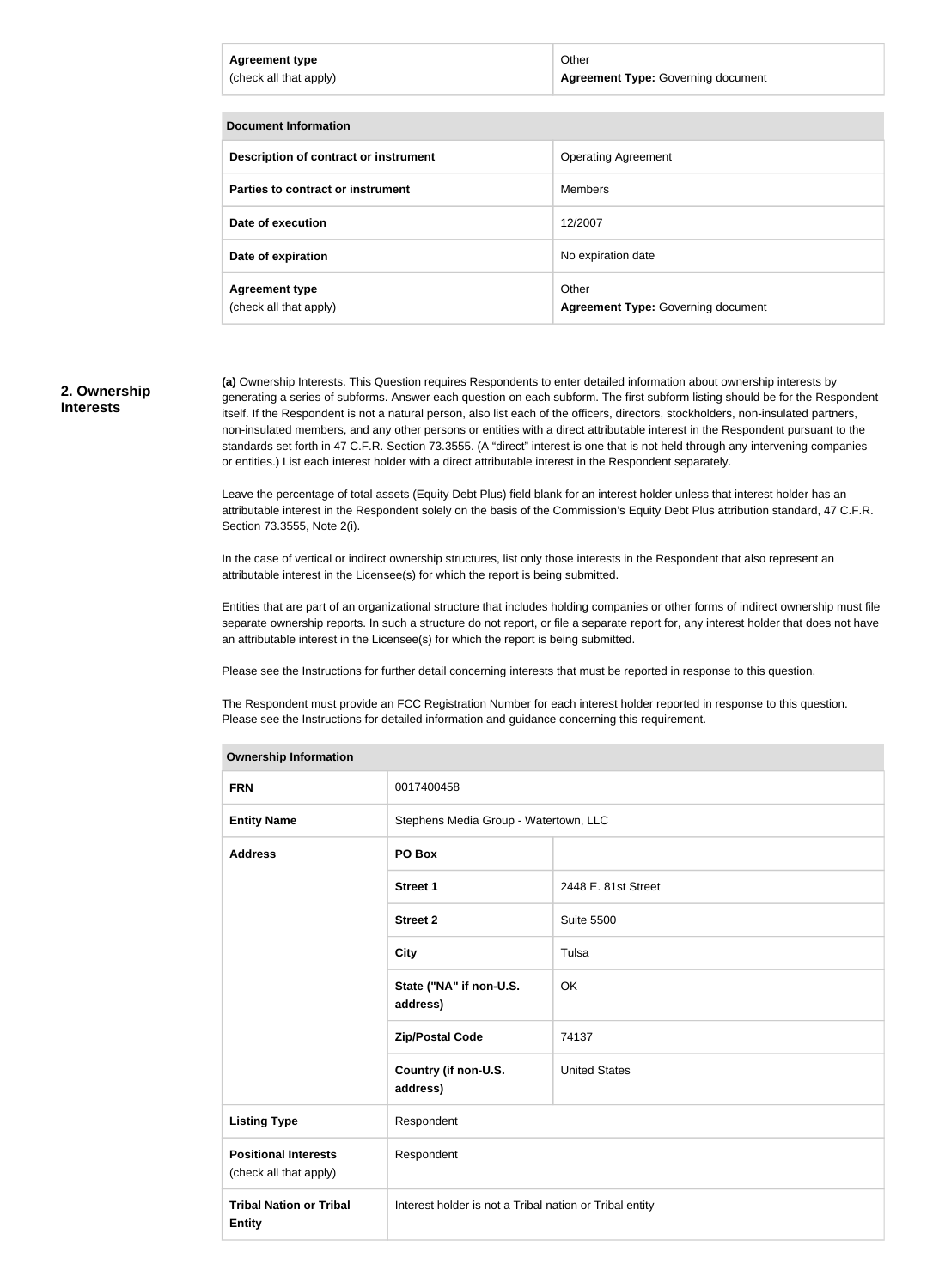| <b>Interest Percentages</b><br>(enter percentage values                                                                    | Voting                                    | $0.0\%$ | <b>Jointly Held?</b><br>No. |  |  |
|----------------------------------------------------------------------------------------------------------------------------|-------------------------------------------|---------|-----------------------------|--|--|
| from 0.0 to 100.0)                                                                                                         | <b>Equity</b>                             | $0.0\%$ |                             |  |  |
|                                                                                                                            | <b>Total assets (Equity Debt</b><br>Plus) | $0.0\%$ |                             |  |  |
| Does interest holder have an attributable interest in one or more broadcast stations<br>that do not appear on this report? |                                           |         | No.                         |  |  |

#### **Ownership Information**

| <b>FRN</b>                                                                                                                        | 0019454909                                              |                      |                            |
|-----------------------------------------------------------------------------------------------------------------------------------|---------------------------------------------------------|----------------------|----------------------------|
| <b>Entity Name</b>                                                                                                                | Stephens Media Group - New York, LLC                    |                      |                            |
| <b>Address</b>                                                                                                                    | PO Box                                                  |                      |                            |
|                                                                                                                                   | <b>Street 1</b>                                         | 2448 E. 81st Street  |                            |
|                                                                                                                                   | <b>Street 2</b>                                         | <b>Suite 5500</b>    |                            |
|                                                                                                                                   | <b>City</b>                                             | Tulsa                |                            |
|                                                                                                                                   | State ("NA" if non-U.S.<br>address)                     | OK                   |                            |
|                                                                                                                                   | <b>Zip/Postal Code</b>                                  | 74137                |                            |
|                                                                                                                                   | Country (if non-U.S.<br>address)                        | <b>United States</b> |                            |
| <b>Listing Type</b>                                                                                                               | Other Interest Holder                                   |                      |                            |
| <b>Positional Interests</b><br>(check all that apply)                                                                             | LC/LLC/PLLC Member                                      |                      |                            |
| <b>Tribal Nation or Tribal</b><br><b>Entity</b>                                                                                   | Interest holder is not a Tribal nation or Tribal entity |                      |                            |
| <b>Interest Percentages</b><br>(enter percentage values                                                                           | <b>Voting</b>                                           | 99.9%                | <b>Jointly Held?</b><br>No |
| from 0.0 to 100.0)                                                                                                                | <b>Equity</b>                                           | 99.9%                |                            |
|                                                                                                                                   | <b>Total assets (Equity Debt</b><br>Plus)               | 0.0%                 |                            |
| Does interest holder have an attributable interest in one or more broadcast stations<br>Yes<br>that do not appear on this report? |                                                         |                      |                            |

### **Ownership Information**

| <b>FRN</b>         | 0019455039                              |                     |
|--------------------|-----------------------------------------|---------------------|
| <b>Entity Name</b> | The Stephens Family Limited Partnership |                     |
| <b>Address</b>     | PO Box                                  |                     |
|                    | <b>Street 1</b>                         | 2448 E. 81st Street |
|                    | <b>Street 2</b>                         | <b>Suite 5500</b>   |
|                    | <b>City</b>                             | Tulsa               |
|                    | State ("NA" if non-U.S.<br>address)     | OK                  |
|                    |                                         |                     |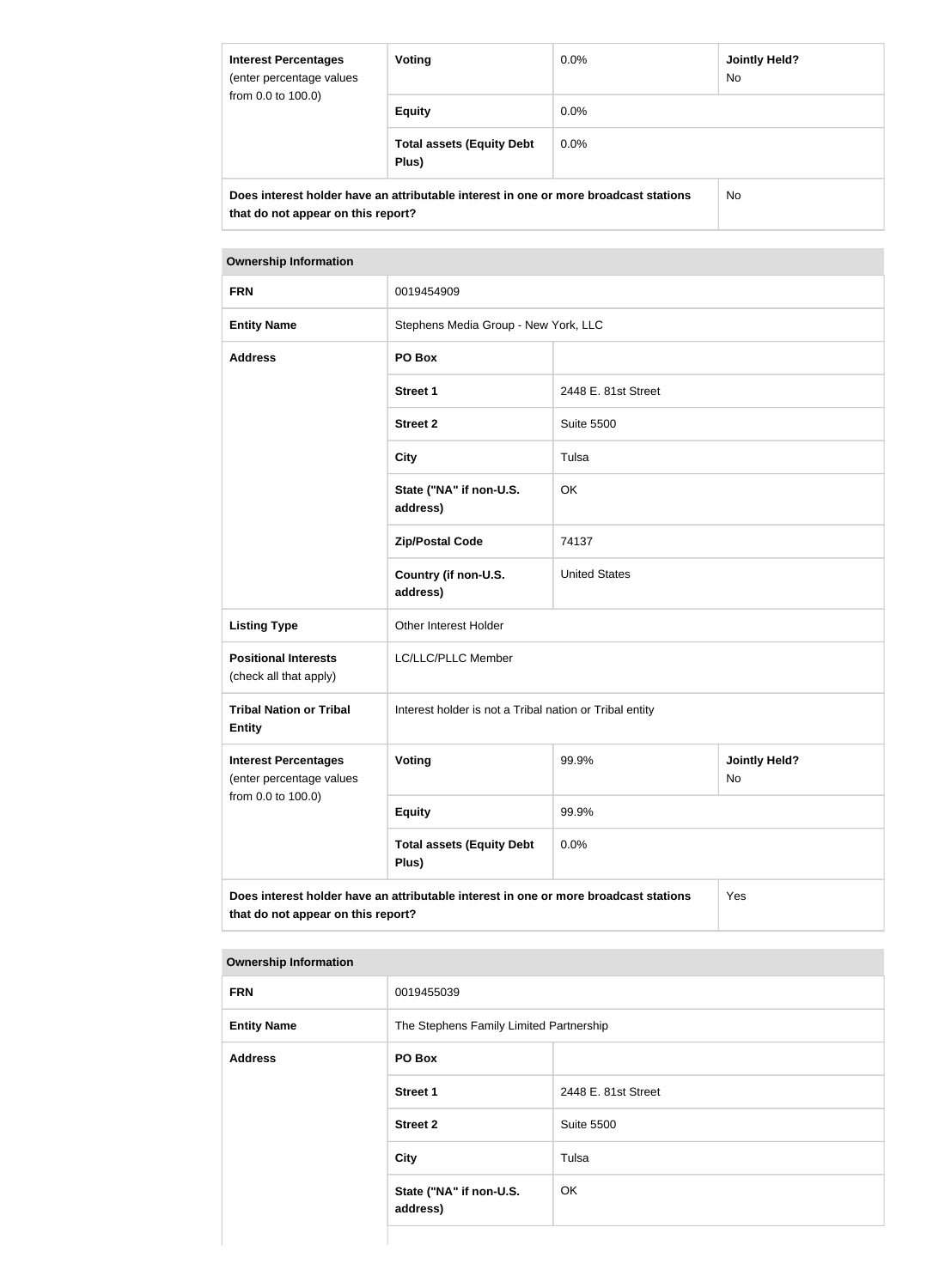|                                                                                                                            | <b>Zip/Postal Code</b>                                  | 74137                |                                   |
|----------------------------------------------------------------------------------------------------------------------------|---------------------------------------------------------|----------------------|-----------------------------------|
|                                                                                                                            | Country (if non-U.S.<br>address)                        | <b>United States</b> |                                   |
| <b>Listing Type</b>                                                                                                        | Other Interest Holder                                   |                      |                                   |
| <b>Positional Interests</b><br>(check all that apply)                                                                      | <b>LC/LLC/PLLC Member</b>                               |                      |                                   |
| <b>Tribal Nation or Tribal</b><br><b>Entity</b>                                                                            | Interest holder is not a Tribal nation or Tribal entity |                      |                                   |
| <b>Interest Percentages</b><br>(enter percentage values                                                                    | <b>Voting</b>                                           | 1.0%                 | <b>Jointly Held?</b><br><b>No</b> |
| from 0.0 to 100.0)                                                                                                         | <b>Equity</b>                                           | 1.0%                 |                                   |
|                                                                                                                            | <b>Total assets (Equity Debt</b><br>Plus)               | 0.0%                 |                                   |
| Does interest holder have an attributable interest in one or more broadcast stations<br>that do not appear on this report? |                                                         |                      | Yes                               |

| <b>Ownership Information</b>                                                  |                                           |                        |                            |  |
|-------------------------------------------------------------------------------|-------------------------------------------|------------------------|----------------------------|--|
| <b>FRN</b>                                                                    | 0019435387                                |                        |                            |  |
| <b>Name</b>                                                                   | David P. Stephens                         |                        |                            |  |
| <b>Address</b>                                                                | PO Box                                    |                        |                            |  |
|                                                                               | <b>Street 1</b>                           | 2448 E. 81st Street    |                            |  |
|                                                                               | <b>Street 2</b>                           | <b>Suite 5500</b>      |                            |  |
|                                                                               | <b>City</b>                               | Tulsa                  |                            |  |
|                                                                               | State ("NA" if non-U.S.<br>address)       | OK                     |                            |  |
|                                                                               | <b>Zip/Postal Code</b>                    | 74137                  |                            |  |
|                                                                               | Country (if non-U.S.<br>address)          | <b>United States</b>   |                            |  |
| <b>Listing Type</b>                                                           | Other Interest Holder                     |                        |                            |  |
| <b>Positional Interests</b><br>(check all that apply)                         | Officer                                   |                        |                            |  |
| Citizenship, Gender,                                                          | <b>Citizenship</b>                        | <b>US</b>              |                            |  |
| <b>Ethnicity, and Race</b><br><b>Information (Natural</b><br>Persons Only)    | Gender                                    | Male                   |                            |  |
|                                                                               | <b>Ethnicity</b>                          | Not Hispanic or Latino |                            |  |
|                                                                               | Race                                      | White                  |                            |  |
| <b>Interest Percentages</b><br>(enter percentage values<br>from 0.0 to 100.0) | Voting                                    | 0.0%                   | <b>Jointly Held?</b><br>No |  |
|                                                                               | <b>Equity</b>                             | 0.0%                   |                            |  |
|                                                                               | <b>Total assets (Equity Debt</b><br>Plus) | 0.0%                   |                            |  |

**that do not appear on this report?**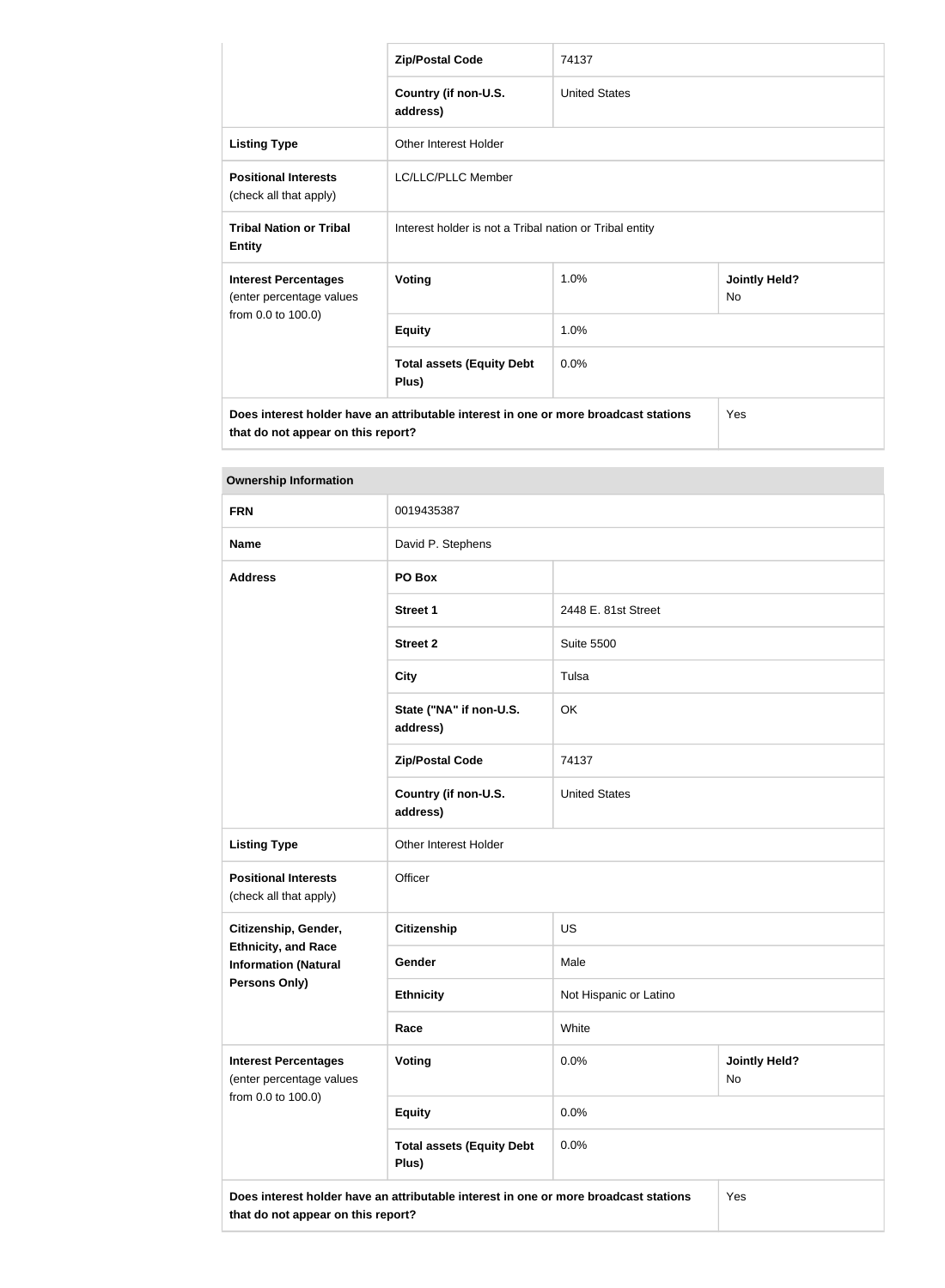| (c) Does the Respondent or any reported interest holder         | No |
|-----------------------------------------------------------------|----|
| hold an attributable interest in any newspaper entities in      |    |
| the same market as any station for which this report is         |    |
| filed, as defined in 47 C.F.R. Section 73.3555?                 |    |
| If "Yes," provide information describing the interest(s), using |    |
| EITHER the subform OR the spreadsheet option below.             |    |
| Respondents with a large number (50 or more) of entries to      |    |
| submit should use the spreadsheet option.                       |    |
| NOTE: Spreadsheets must be submitted in a special XML           |    |
| Spreadsheet format with the appropriate structure that is       |    |
| specified in the documentation. For instructions on how to      |    |
| use the spreadsheet option to complete this question            |    |
| (including templates to start with), please Click Here.         |    |
| If using the subform, leave the percentage of total assets      |    |
| (Equity Debt Plus) field blank for an interest holder unless    |    |
| that interest holder has an attributable interest in the        |    |
| newspaper entity solely on the basis of the Commission's        |    |
| Equity Debt Plus attribution standard, 47 C.F.R. Section        |    |
| 73.3555, Note 2(i). If using an XML Spreadsheet, enter "NA"     |    |
| into the percentage of total assets (Equity Debt Plus) field    |    |
| for an interest holder unless that interest holder has an       |    |
| attributable interest in the newspaper entity solely on the     |    |
| basis of the Commission's Equity Debt Plus attribution          |    |
| standard.                                                       |    |
| The Respondent must provide an FCC Registration Number          |    |
| for each interest holder reported in response to this           |    |
| question. Please see the Instructions for detailed information  |    |
| and guidance concerning this requirement.                       |    |

**(d) Are any of the individuals listed as an attributable interest holder in the Respondent married to each other or related to each other as parentchild or as siblings?** No

If "Yes," provide the following information for each such the relationship.

| (e) Is Respondent seeking an attribution exemption for any officer or director with<br>duties wholly unrelated to the Licensee(s)? | <b>No</b> |
|------------------------------------------------------------------------------------------------------------------------------------|-----------|
| If "Yes," complete the information in the required fields and submit an Exhibit fully describing                                   |           |
| that individual's duties and responsibilities, and explaining why that individual should not be<br>attributed an interest.         |           |

## **3. Organizational Chart (Licensees Only)**

Attach a flowchart or similar document showing the Licensee's vertical ownership structure including the Licensee and all entities that have attributable interests in the Licensee. Licensees with a single parent entity may provide a brief explanatory textual Exhibit in lieu of a flowchart or similar document. Licensees without parent entities should so indicate in a textual Exhibit.

#### **Non-Licensee Respondents should select "N/A" in response to this question.**

**File Name Uploaded By Attachment Type Description**